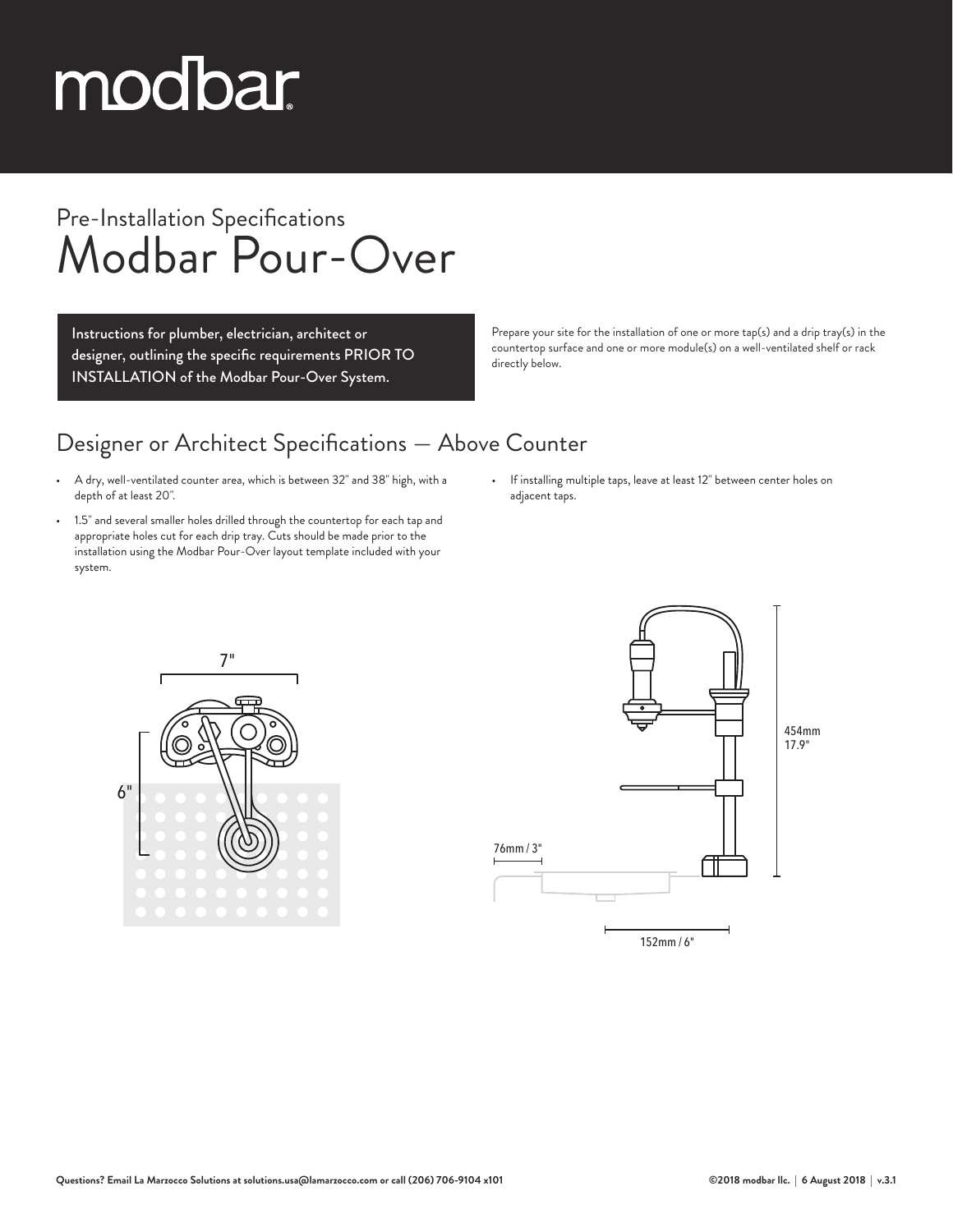## modbar

#### Designer or Architect Specifications — Below Counter

- Cabinet space should have a depth of at least 20" and a width of at least 26" to allow for clearance around and behind the modules.
- Shelves or a wire rack should be provided to support each module.
- Rear access to modules recommended whether through sliding doors or removable panels.

#### Water Specifications

Your filtration system should produce water with the following properties:

| <b>T.D.S.</b>         | 90-150ppm      |
|-----------------------|----------------|
| <b>TOTAL HARDNESS</b> | 70-100 ppm     |
| <b>TOTAL IRON</b>     | $0 - 0.02$ ppm |
| <b>FREE CHLORINE</b>  | $0 - 0.05$ ppm |
| <b>TOTAL CHLORINE</b> | $0-0.1$ ppm    |
| PH                    | $65 - 8$       |

for all equipment.

| <b>ALKALINITY</b>    | $40 - 80$ ppm |
|----------------------|---------------|
| <b>CHLORIDE</b>      | $0 - 30$ ppm  |
| <b>LINE PRESSURE</b> | $35 - 70$ PSI |
| <b>FLOW RATE</b>     | 2 GPM/8 LPM   |

• We do not recommend installing cabinet doors in this space.

• Cafe owner should consider where filtration will go. Water filtration is required

#### Module Dimensions & Specifications

| <b>MODULE</b> | WIDTH<br>(+CLEARANCE) | <b>DEPTH</b><br>(+CLEARANCE) | <b>HEIGHT</b><br>(+CLEARANCE) | <b>WEIGHT</b> | <b>VOLTAGE</b> | <b>RECEPTACLE</b> | <b>WATTAGE</b> |
|---------------|-----------------------|------------------------------|-------------------------------|---------------|----------------|-------------------|----------------|
| Pour-Over     | $16" (+6")$           | $14" (+6")$                  | $5.4'' (+3'', or 6'')$        | 30 lbs        | 208-240V       | <b>NEMA 6-20R</b> | 3000           |

#### Required Module Clearance